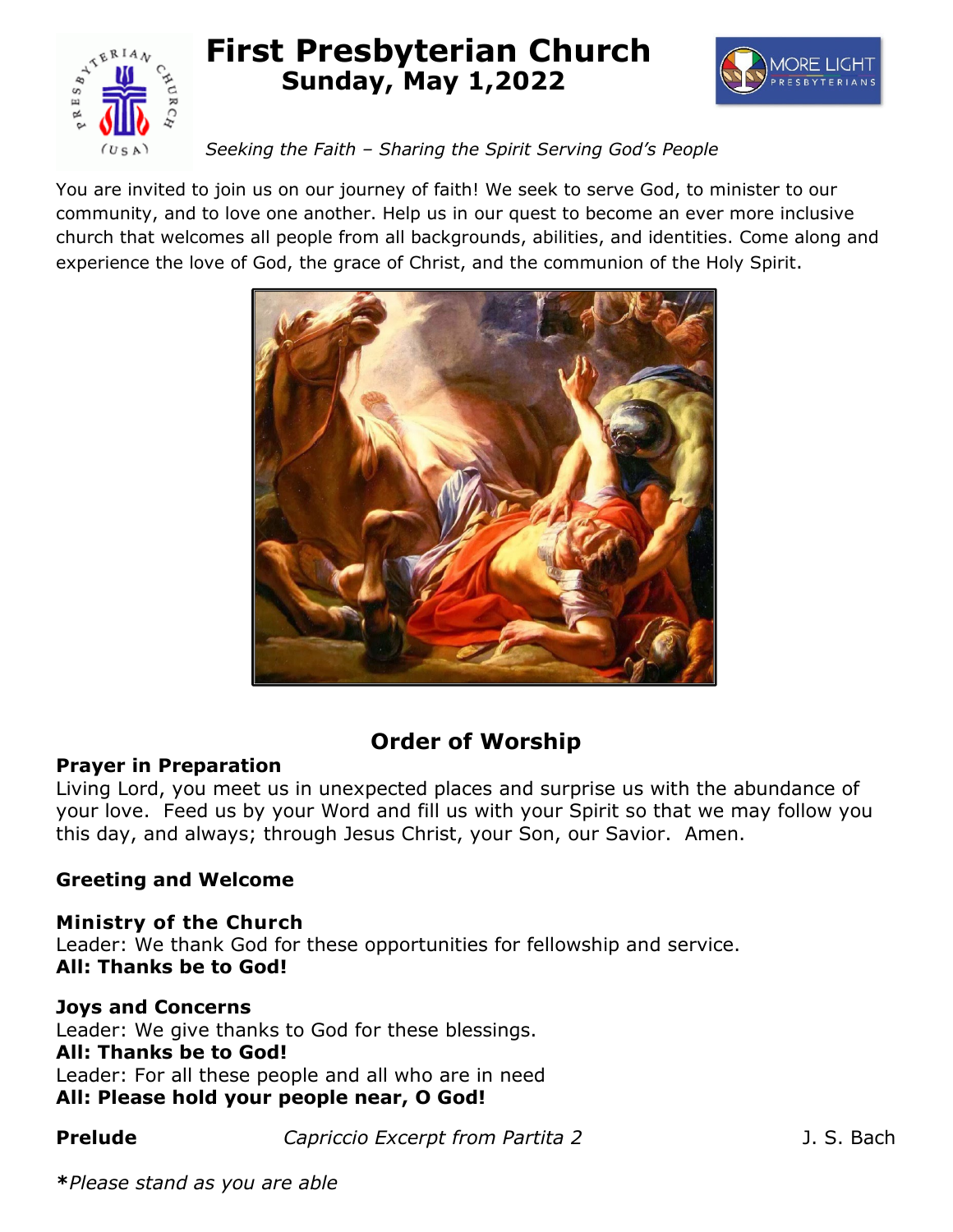#### **Gathering for Worship**

Leader: This is the day that the Lord has made. **All: Let us rejoice and be glad it in! Let us worship God.**

**\*Hymn:** #662 *Christ, Whose Glory Fills the Skies*

#### **Call to Confession**

Leader: The Apostle Paul reminds us that all fall short of the glory of God. Let us take time to confess our sins before God and with one another.

#### **Prayer of Confession:**

Leader: Let us pray… **All: Lord God, in the light of your glory we see the evil we have done, the suffering we have caused, the good we have refused, and the truth we have denied. Heal us of our sin, wash us in your mercy, and feed us with your grace, so that we may follow your way and tell the good news of the gospel. Amen.** 

#### **Assurance of Forgiveness**

Leader: The grace of God is from everlasting to everlasting. Let us believe in that grace and in the spirit of true repentance, believe in the promise of reconciliation with God through Christ.

#### **All: In Jesus Christ, we are forgiven! Thanks be to God.**

#### **Giving of the Peace**

Leader: The peace of Christ be with you all! **All: And also with you!**

**\*Response:** #582 *Glory to God, Whose Goodness Shines on Me*

**Children's Sermon:** A (No) Ghost Story

#### **Prayer for Illumination**

Scripture Reader: O God of light, by the power of your Holy Spirit, restore our sight, that in these words of scripture and sermon we may see Christ, in whose name we pray. **Amen.**

**Ministry of Music**

## **New Testament Lesson Acts 9:1-6 (NT p. 127)**

Minister: The Word of the Lord. **All: Thanks be to God.**

**Proclamation of the Word:** An Unexpectedly Perfect Choice

**\*Affirmation of Faith:** A Brief Statement of Faith (Section 4) (Hymnal p. 38)



**Old Testament Lesson Isaiah 61:1-3 (OT p.691)**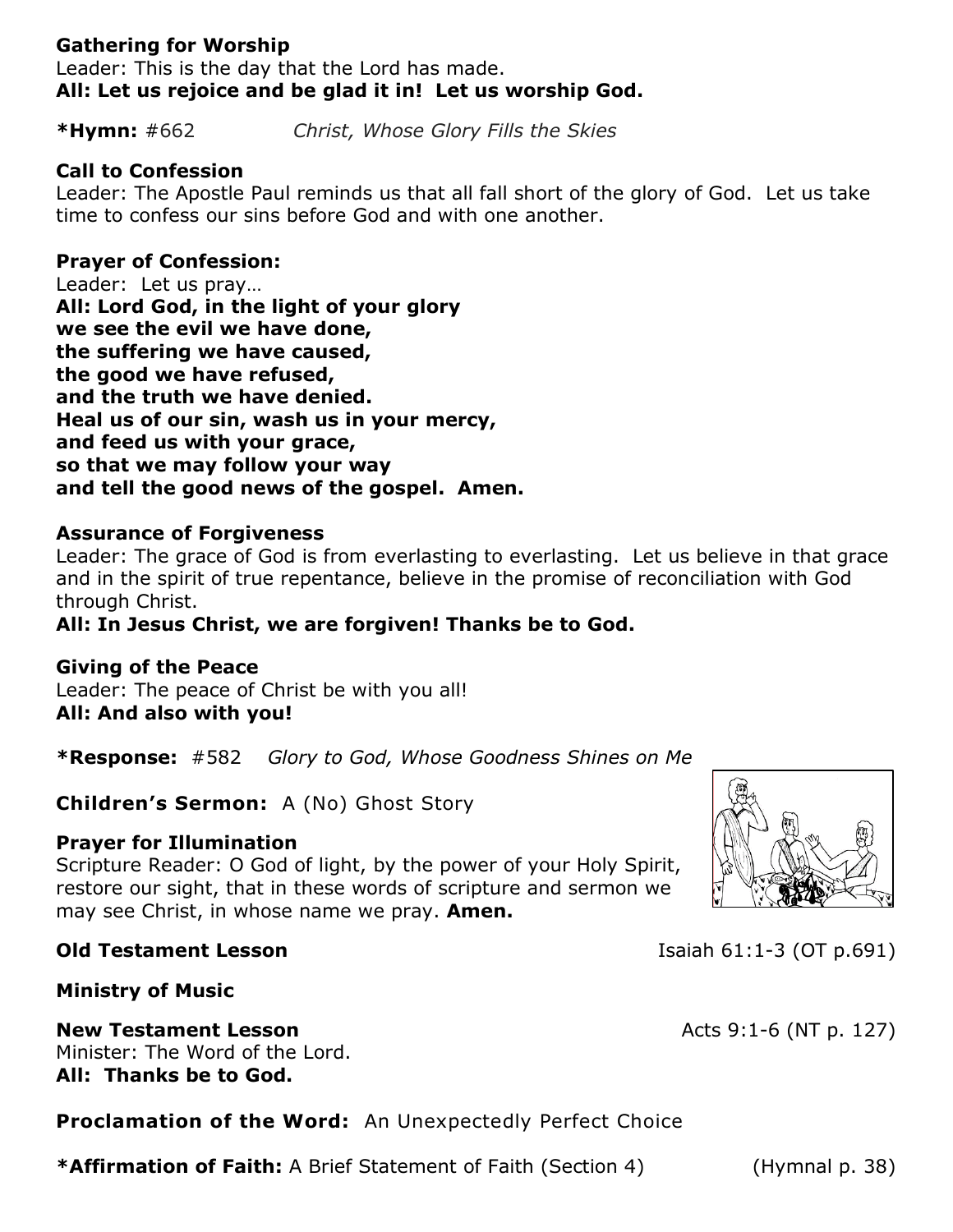#### **The Covenant Box**

#### **Invitation to the Offering**

Leader: God gives new life to all that is, including ourselves and all that sustains us. So let our tithes and offerings be our songs of praise and thanksgiving.

**Offertory:** Capriccio Excerpt from Partita 2 3. S. Bach

#### **\*#606 Doxology**

#### **\*Prayer of Dedication**

Leader: Holy One, bless our offerings and transform them into healing for the wounded, hope for the disheartened, courage for the frightened, and faith for the embittered. In the name of Jesus Christ, your faithful witness, the first resurrected, and ruler of the sovereigns of the earth. **Amen.**

#### **Pastoral Prayer and Congregational Prayer**

Minister: God inspires us to pray, hears our prayers, and answers our prayers**. All: Alleluia! Amen!**

Minister: Let us pray…

*Silent Prayer*

Minister: Let us pray together…

**Unison: Our Father, who art in heaven Hallowed be thy name. Thy kingdom come. Thy will be done On earth, as it is in heaven. Give us this day our daily bread. And forgive our debts as we forgive our debtors. Lead us not into temptation And deliver us from evil. For thine is the kingdom and the power And the glory forever. Amen.**

**\*Hymn:** #22 *God of the Sparrow*

**\*Blessing**

**Postlude** *Pass Me Not, O Gentle Savior Postlude Parr. Jini* 

#### **Moment for Reflection**: *Feasting on the Word*

Jesus chose Paul, who had persecuted Jesus' followers, to proclaim the good news of the gospel. Can anything separate us from the love of God in Jesus Christ? -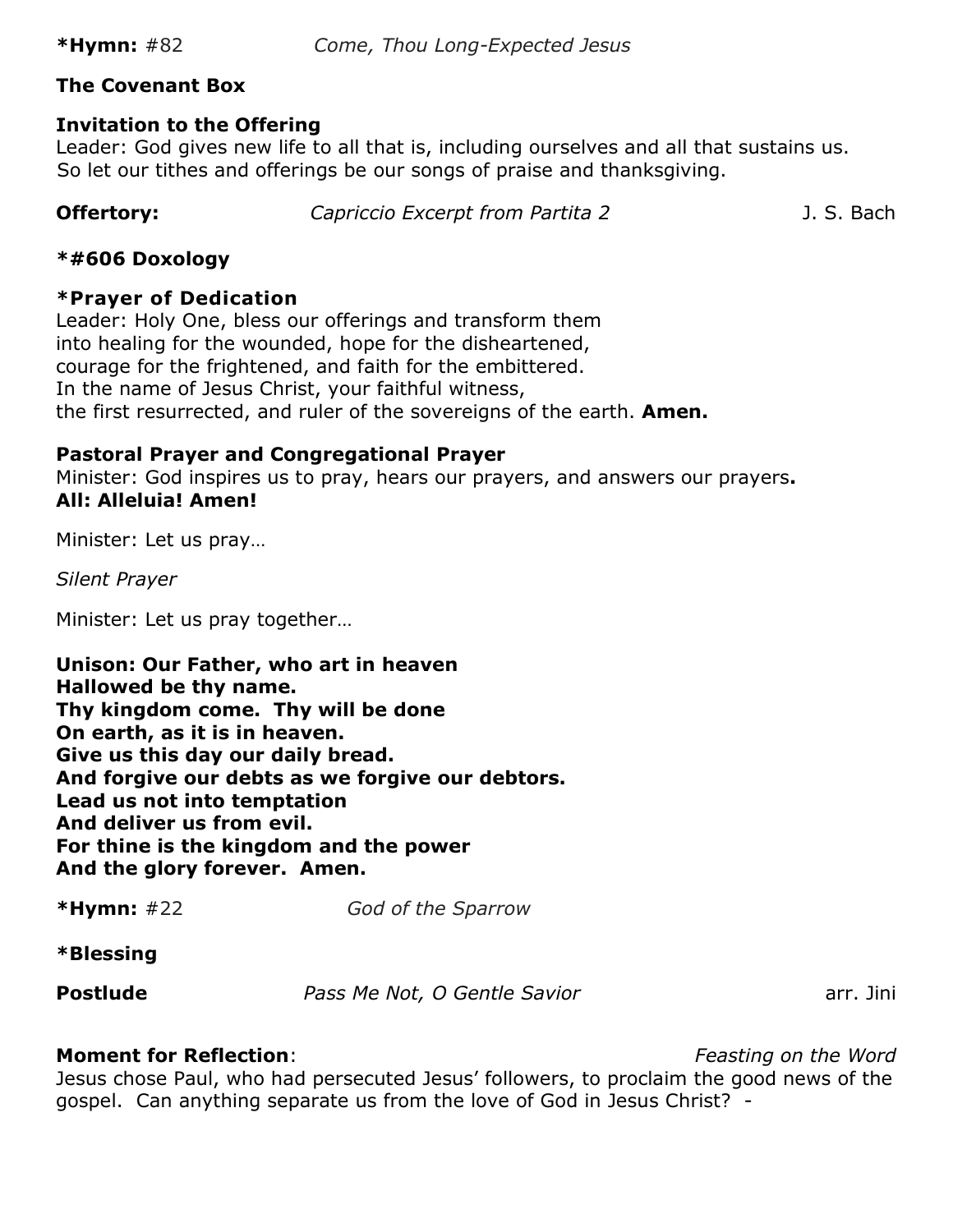#### **Worship Assistants**

Kathy Manfredi- Worship Assistant Kathy Manfredi- Scripture Reader Chanmi Jeong– Accompanist John Holt- Sound Merit Sullivan- Videographer Jane Swanson - Zoom Host

# Harry and Marta Davis- Greeters **Rolanda Quick- Head Usher** Rolanda Quick- Head Usher

#### **SUNDAY, MAY 1, 2022**

9:30 am Worship in Sanctuary and via Zoom 11:00 am Faith Dialogues via Zoom

#### **WEDNESDAY, APRIL 13, 2022**

3:30 pm Bible Study via Zoom

#### **SUNDAY, MAY 8, 2022**

9:30 am Worship in Sanctuary and via Zoom 11:00 am Faith Dialogues via Zoom

**Pastor Kerry's Office Hours This Week** Monday - Thursday 10:00 am- 2:00 pm If you would like a visit—or if you know someone who needs a visit please let Pastor Kerry or one of the Deacons know.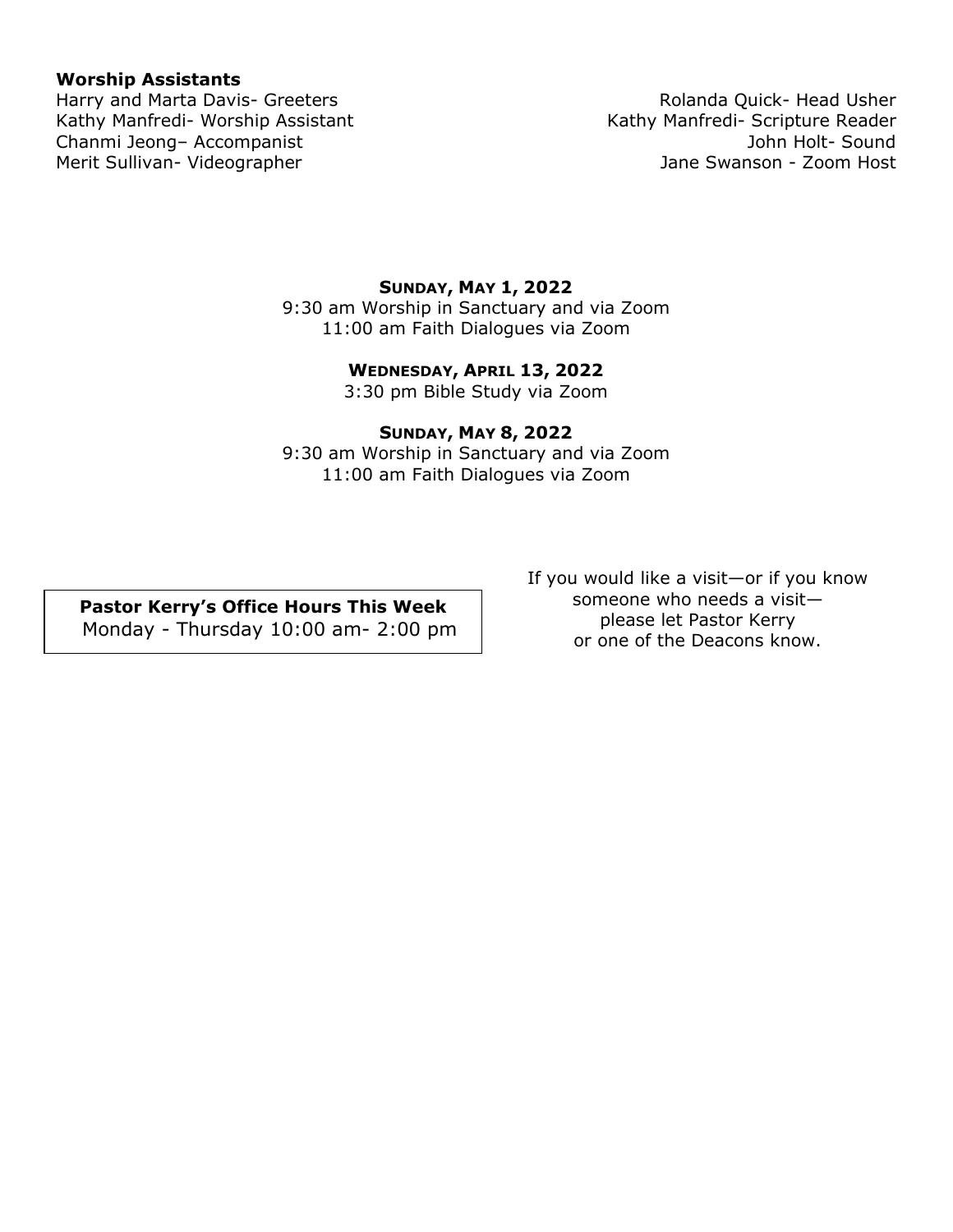#### **ANNOUNCEMENTS**

**THANK YOU** for the Administrative Assistant's Day appreciation gifts. Your kindness and generosity are greatly appreciated blessings. Barb

**Pizza and Movie: Monday, April 16, 6:00 pm** All are welcome to join us in the lounge for pizza and "go withs" followed by *Mr. Holland's Opus*. If you plan to attend, please let Kitty know phone or text: 618-203-1807; email: [trescott@midwest.net](mailto:trescott@midwest.net)

**Presbyterian Women** will meet Tuesday, May 17 at 1:00 pm. Contact Diane Cash for more details.

**The Dinner Group** will meet at Carbondale's Don Sol Restaurant Thursday, May 19 at 5:30 p.m. If you plan to attend, please contact Sharon Wittke at [sharonwittke@gmail.com](mailto:sharonwittke@gmail.com) or (618) 893-1869.

**Camp Carew** is celebrating their 70<sup>th</sup> anniversary with an open house Saturday, May 14,1-4 pm. All are encouraged and welcome to attend.

**Snider Hill Cemetery Workday--**Saturday, May 21, 2022. Bring your tools, gloves, water, and sunscreen; we will gather at 9:00 a.m. and work 'til noon or so. For more information, contact Ro Quick or Beth Malmquist.

#### **Joys and Concerns**

#### **Remember to Pray for:**

- $\triangleright$  Ukraine Situation
- $\triangleright$  Afghan families who have arrived in Carbondale
- $\triangleright$  Transgender community under attack legislatively
- Our National, State, Regional, and Community Leaders
- $\triangleright$  Covid19 Pandemic patients and the ongoing vaccination efforts
- $\triangleright$  Social unrest and political polarization
- $\triangleright$  Those in the destructive path of natural disasters
- $\triangleright$  Those who are homeless, hungry, and in harm's way
- $\triangleright$  For the victims of mass shootings and hate crimes
- $\triangleright$  For those in shelters on the southern border
- $\triangleright$  For those who continue to be marginalized and underrepresented
- $\triangleright$  Service men and women

Each week we pray for one of the Carbondale Interfaith Council faith communities. This week, please pray for: **Good Samaritan Ministries** The Mission/Ministry we are praying for this month**: Nominating**

#### **Household Prayer: Morning**

Lord Jesus Christ, as you met your disciples at daybreak on the beach, meet us at the dawn of this new day. As you filled their nets with fish, fill our lives with love and grace, more than we can ask or imagine. In your holy name we pray. Amen.

#### **Household Prayer: Evening**

Gracious God, we praise for the blessing of this day and the promise of tomorrow. Be our helper as the night falls and our joy when the morning comes; through Jesus Christ our Lord. Amen.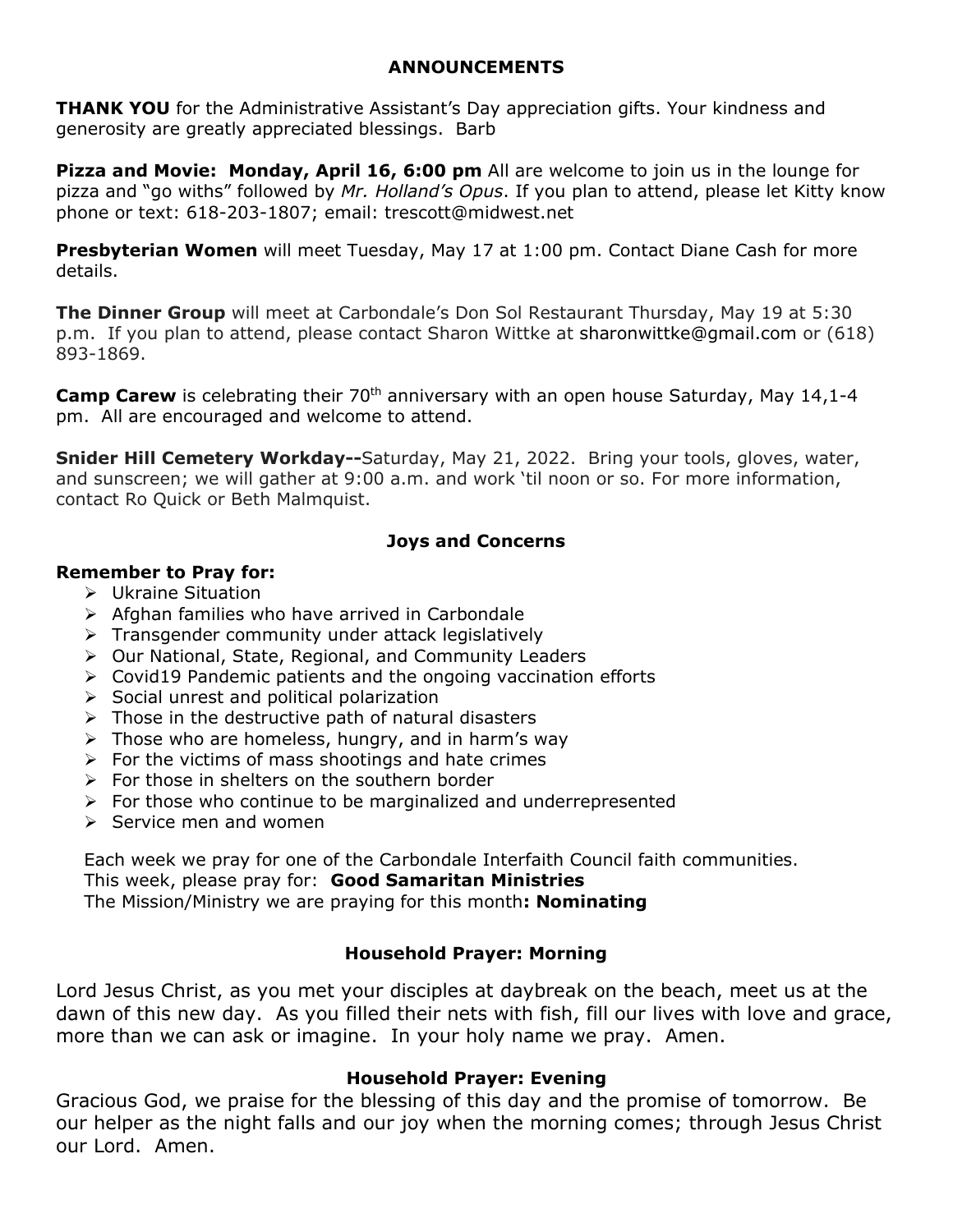#### # 662 *Christ, Whose Glory Fills the Skies*

1 Christ, whose glory fills the skies; Christ, the true, the only light; Sun of Righteousness, arise; triumph o'er the shades of night; Dayspring from on high, be near; Daystar, in my heart appear.

2 Dark and cheerless is the morn unaccompanied by thee; joyless is the day's return till thy mercy's beams I see; till they inward light impart, cheer my eyes and warm my heart.

3 Visit then this soul of mine; pierce the gloom of sin and grief; fill me, radiancy divine; scatter all my unbelief; more and more thyself display, shining to the perfect day.

#582 *Glory to God, Whose Goodness Shines on Me (All Rights Reserved Reprinted under OneLicense.net A-704922)* Glory to God, whose goodness shines on me, And to the Son, whose grace has pardoned me, And to the Spirit, whose love has set me free*.* As it was in the beginning, is now and ever shall be. Amen

## Isaiah 61:1-3 (OT P 691)

The spirit of the Lord GOD is upon me, because the LORD has anointed me; he has sent me to bring good news to the oppressed, to bind up the broken-hearted, to proclaim liberty to the captives, and release to the prisoners; to proclaim the year of the LORD's favour, and the day of vengeance of our God; to comfort all who mourn; to provide for those who mourn in Zion—to give them a garland instead of ashes, the oil of gladness instead of mourning, the mantle of praise instead of a faint spirit. They will be called oaks of righteousness, the planting of the LORD, to display his glory.

## Acts 9:1-6 (NT p. 127)

Meanwhile Saul, still breathing threats and murder against the disciples of the Lord, went to the high priest and asked him for letters to the synagogues at Damascus, so that if he found any who belonged to the Way, men or women, he might bring them bound to Jerusalem. Now as he was going along and approaching Damascus, suddenly a light from heaven flashed around him. He fell to the ground and heard a voice saying to him, 'Saul, Saul, why do you persecute me?' He asked, 'Who are you, Lord?' The reply came, 'I am Jesus, whom you are persecuting. But get up and enter the city, and you will be told what you are to do.'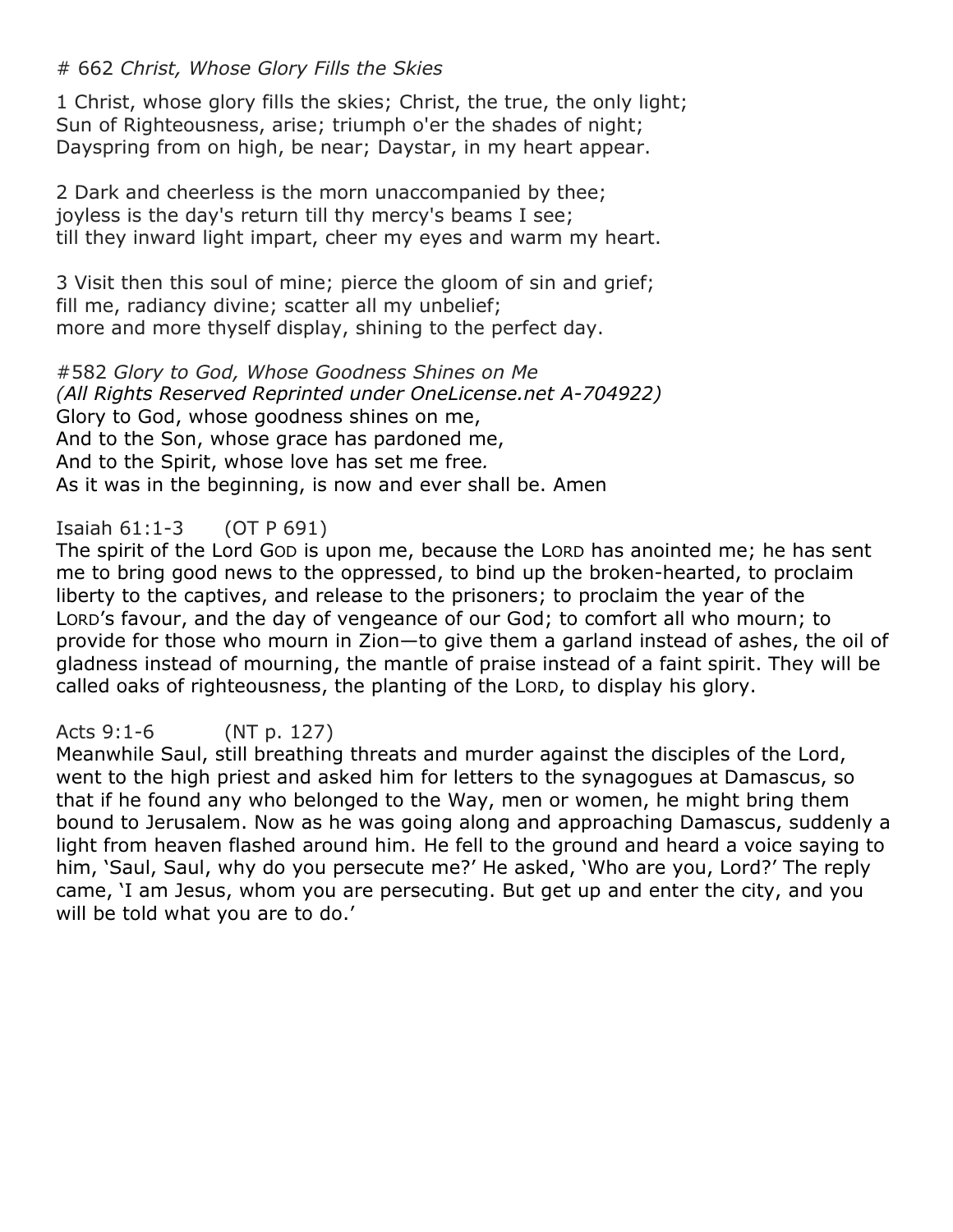#### *PCUSA A Brief Statement of Faith*

*4 We trust in God the Holy Spirit, everywhere the giver and renewer of life. The Spirit justifies us by grace through faith, sets us free to accept ourselves and to love God and neighbor, and binds us together with all believers in the one body of Christ, the Church. The same Spirit who inspired the prophets and apostles rules our faith and life in Christ through Scripture, engages us through the Word proclaimed, claims us in the waters of baptism, feeds us with the bread of life and the cup of salvation, and calls women and men to all ministries of the church. In a broken and fearful world the Spirit gives us courage to pray without ceasing, to witness among all peoples to Christ as Lord and Savior, to unmask idolatries in Church and culture, to hear the voices of peoples long silenced, and to work with others for justice, freedom, and peace. In gratitude to God, empowered by the Spirit, we strive to serve Christ in our daily tasks and to live holy and joyful lives, even as we watch for God's new heaven and new earth, praying, "Come, Lord Jesus!"*

#### #82 *Come, Thou Long-Expected Jesus*

1 Come, thou long-expected Jesus, born to set thy people free; from our fears and sins release us; let us find our rest in thee.

Israel's strength and consolation, hope of all the earth thou art; dear desire of every nation, joy of every longing heart.

2 Born thy people to deliver, born a child and yet a king, born to reign in us forever, now thy gracious kingdom bring.

By thine own eternal Spirit rule in all our hearts alone; by thine all-sufficient merit raise us to thy glorious throne.

#606 *Praise God from Who All Blessings Flow* (Doxology) Praise God from whom all blessings flow. Praise God all creatures here below Praise God above ye heavenly host. Praise Father, Son, and Holy Ghost. Amen.